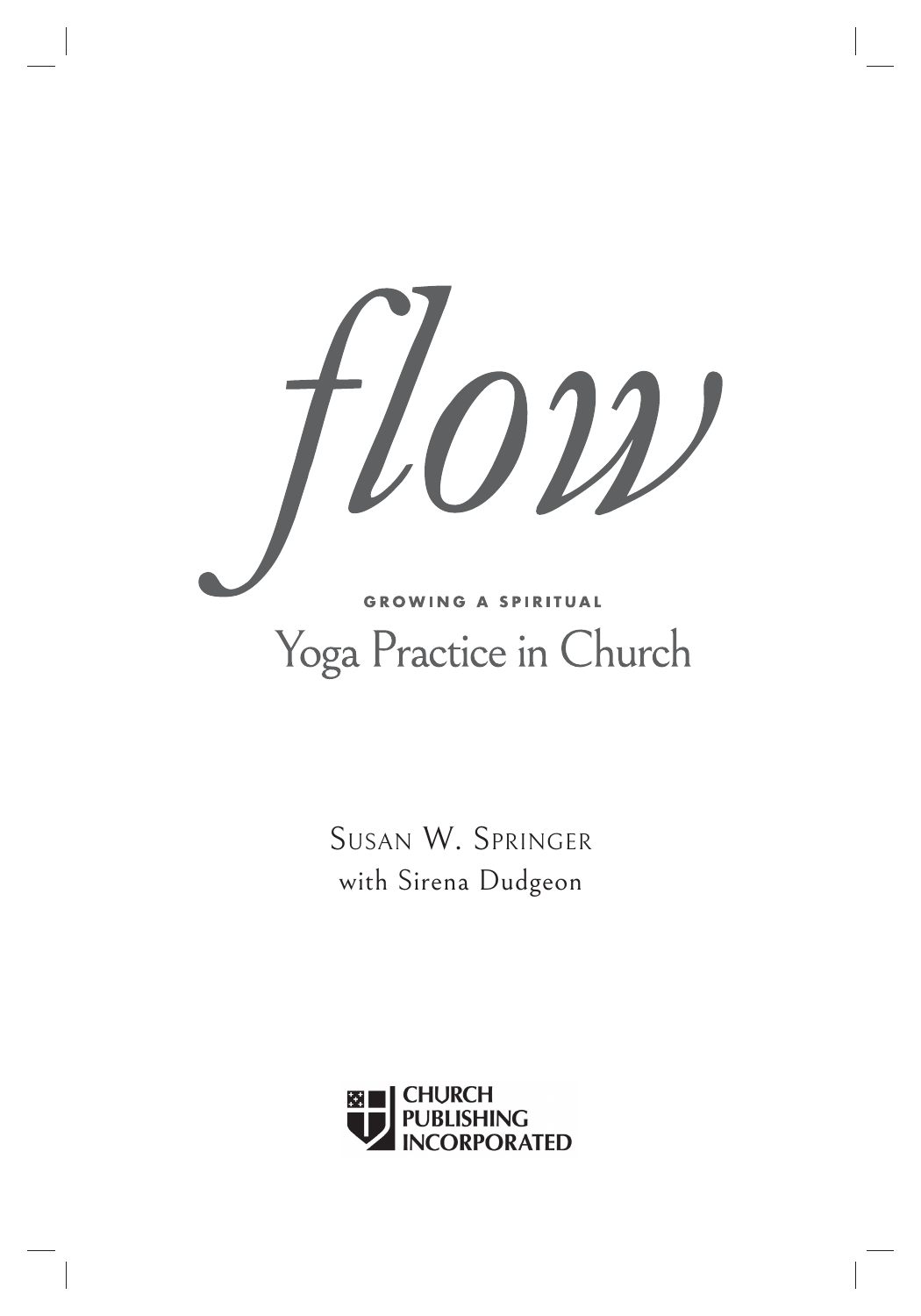Copyright © 2022 by Susan W. Springer and Sirena Dudgeon

All rights reserved. No part of this book may be reproduced, stored in a retrieval system, or transmitted in any form or by any means, electronic or mechanical, including photocopying, recording, or otherwise, without the written permission of the publisher.

Unless otherwise noted, the Scripture quotations are from New Revised Standard Version Bible, copyright © 1989 National Council of the Churches of Christ in the United States of America. Used by permission. All rights reserved worldwide.

Scripture marked (NKJV) taken from the New King James Version<sup>®</sup>. Copyright © 1982 by Thomas Nelson. Used by permission. All rights reserved.

Scripture quotations marked (ESV) are from the *ESV<sup>®</sup> Bible (The Holy Bible, English Standard Version®)*, Copyright © 2001 by Crossway, a publishing ministry of Good News Publishers. Used by permission. All rights reserved.

Church Publishing 19 East 34th Street New York, NY 10016

Cover design by Dylan Marcus McConnell, Tiny Little Hammers Typeset by Rose Design

Library of Congress Cataloging-in-Publication Data

Names: Springer, Susan W., author. Title: Flow : growing a spiritual yoga practice in church / Susan W. Springer with Sirena Dudgeon. Description: New York, NY : Church Publishing, [2022] | Includes bibliographical references. Identifiers: LCCN 2021048207 (print) | LCCN 2021048208 (ebook) | ISBN 9781640653535 (paperback) | ISBN 9781640653542 (ebook) Subjects: LCSH: Christianity and yoga. Classification: LCC BR128.Y63 S67 2022 (print) | LCC BR128.Y63 (ebook) | DDC 294.5/436--dc23/eng/20211115 LC record available at https://lccn.loc.gov/2021048207 LC ebook record available at https://lccn.loc.gov/2021048208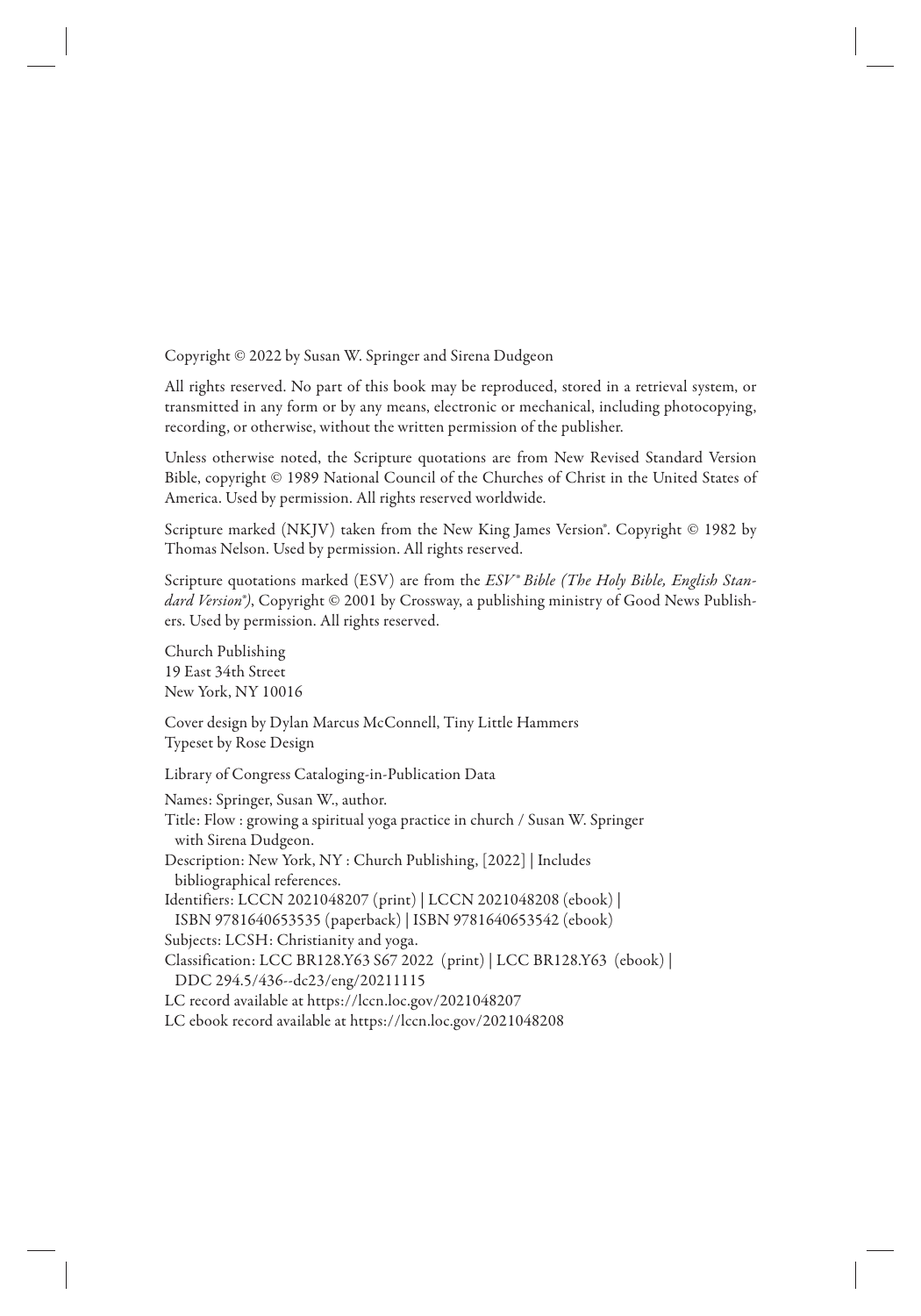# CONTENTS

| 2. A Theological Basis for the Compatibility          |
|-------------------------------------------------------|
| 3. Theological Encounters at the Apex 41              |
|                                                       |
| 5. A Year's Worth of Yoga-in-the-Church Workshops  88 |
| 6. Learning from Other Church Yogis  176              |
|                                                       |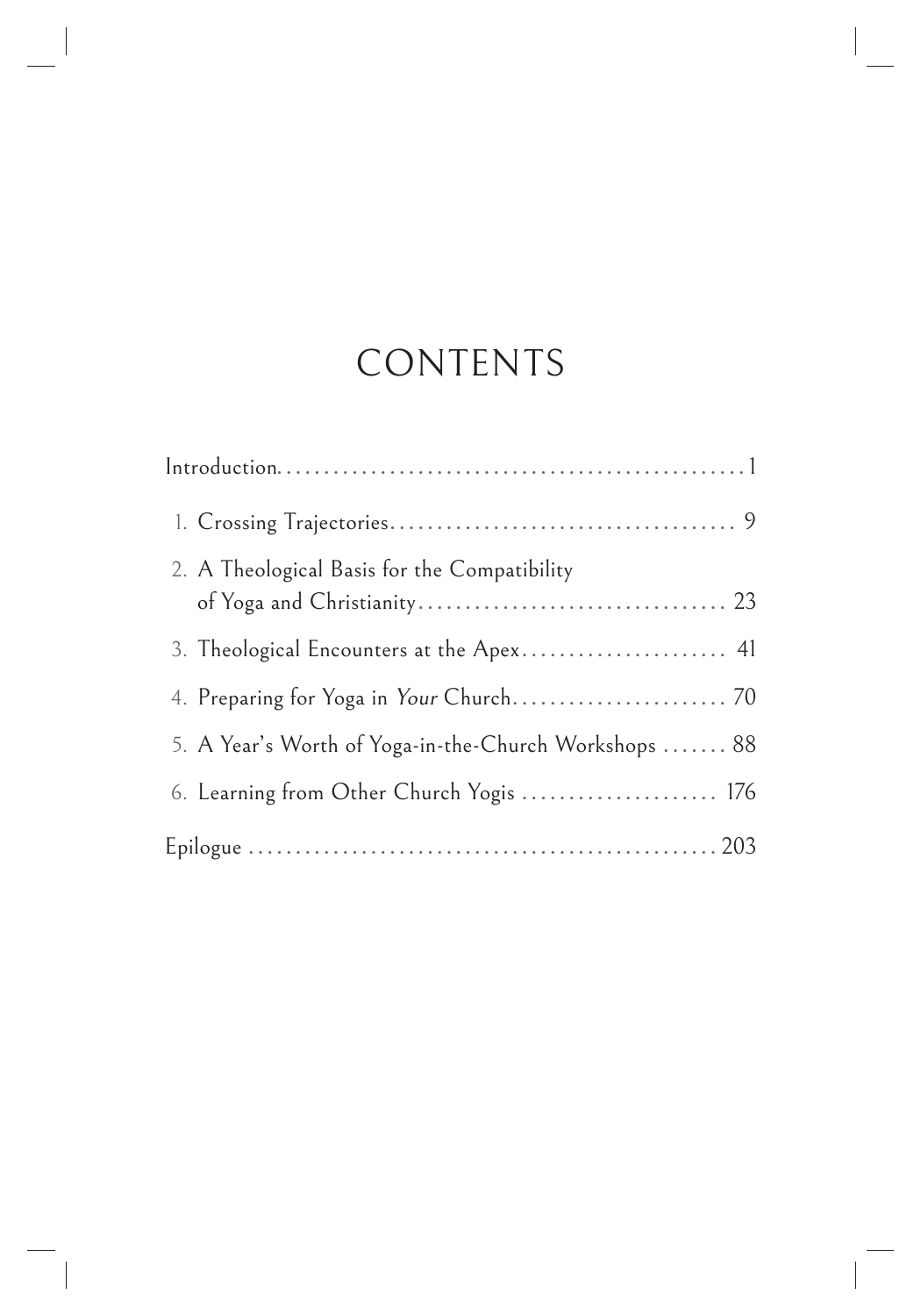## INTRODUCTION

## Skeptical but Desperate

Name a sport, and I've probably pursued it: from back-country skiing to paragliding, from cycling to golf, from trail running to kayaking. As an adult I've lived in places like Maine, Alaska, and the Rocky Mountains that are conducive to outdoor sports. I was working as an Episcopal priest in Boulder, Colorado, and playing outdoors as much as I could when a couple of car accidents changed that. As I convalesced, my body hurt trying to do all that it had done before, and I watched myself grow more sedentary. One day, in desperation, I tried yoga.

To say I had an unmerited bias against yoga would be an understatement. Boulder is something of a yoga mecca, where studios abound, and people get dreamy-eyed talking about their favorite teacher. Yoga festivals, schools, and clothing retailers mark every block of the downtown. Yoga talk and Buddhist terms thread themselves through casual conversation. Earnest and wispy young practitioners bicycle about, with dreadlocks flying and tanned, tattooed arms clutching rolled-up mats. As a dread-less, tatt-less older person, I had always determined that yoga was not for me. As one who felt her flexibility, agility, and balance were pretty darn good for a late-middle-aged woman, I had always assumed yoga would not be much of a challenge. As someone more drawn to speed than silence, I had always thought that yoga would be b-o-r-i-n-g. And as a second-generation cradle Episcopalian, I didn't think my theology and spiritual practice needed any accessorizing.

On all counts, I could not have been more wrong.

A fellow yoga-virgin friend and I went to our first class together. It was a community drop-in class open to all levels of practitioners, held after hours in a bike shop. For me, that was a promising sign. Sirena, the teacher, greeted us warmly. I sized her up. Namaste T-shirt? Check. Tattoo? Check. But that was as far as I could take the stereotype. Cascades of blond ringlets framed a blue-eyed cherub face, and the body before me was not wispy—it was a real, lived-in, birthed-two-children body. I was intrigued. Sirena offered the kind of welcoming persona we church leaders seek to offer: genuine, calm, warm, approachable. Ten minutes into my first class, it occurred to me that I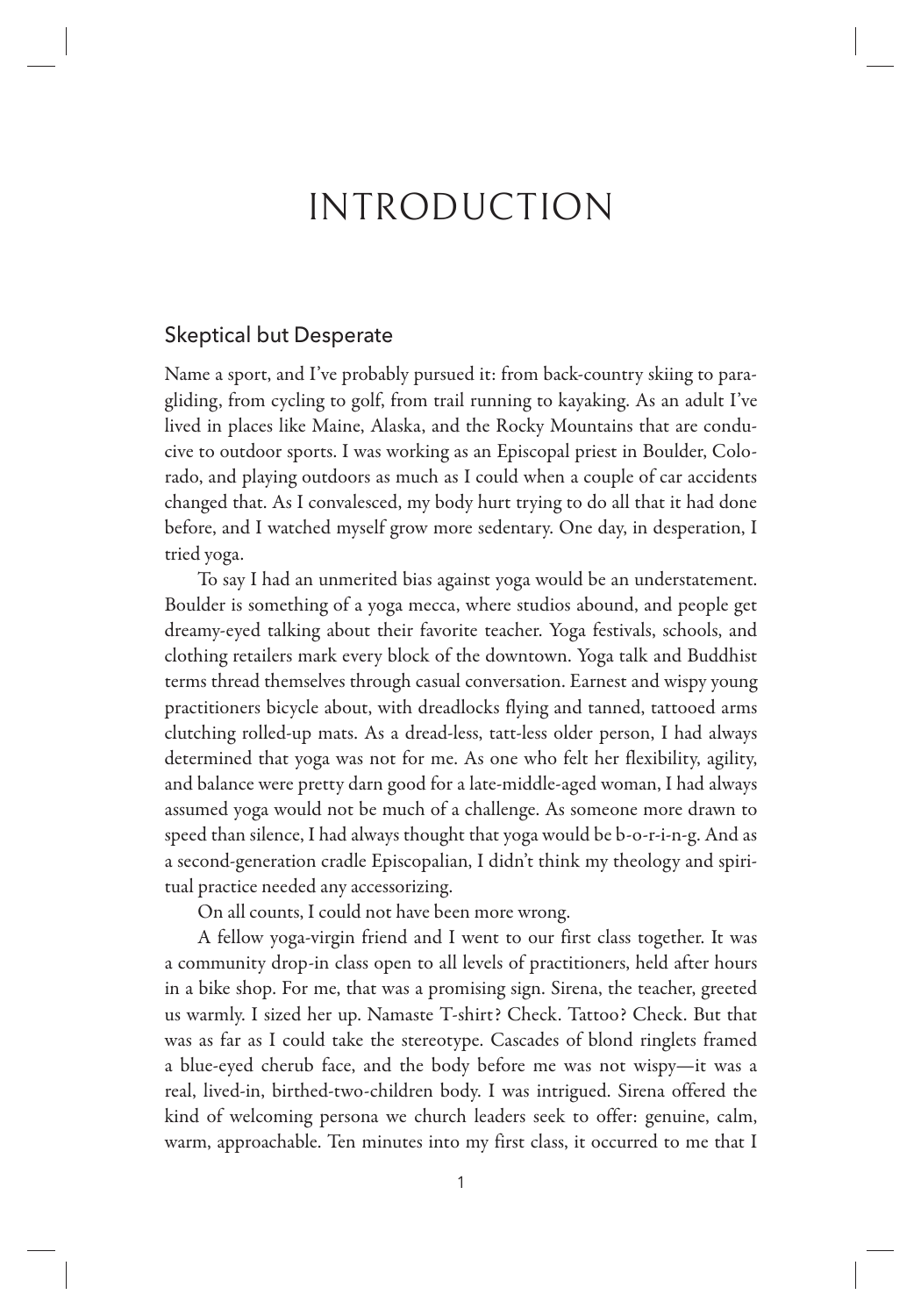#### 2 *flow*

had—ahem—*substantially* overrated my flexibility, agility, and balance. Still, embracing the challenge, I made it through and resolved to come again. And I did. That was five years ago, and I am still practicing.

This book is, in part, the story of how—as my body was learning to fold itself into impossible positions (asanas)—my heart was learning to *unfold* itself to see the congruence of yogic philosophy with Christianity. From there, I became inspired to engage Sirena and with her offer yoga in the church I was serving, inviting people in to place their yoga mats on the 117-year-old floor in the lofty and beautiful main worship space of St. John's Episcopal Church in downtown Boulder. Sirena led the flows (the series of asanas), and we took turns exploring a given topic from the perspectives of progressive, mystical Christian theology and the yoga sutras and other yogic philosophies. We want to offer you a template for how you can begin a yoga ministry in your church and why you should seriously consider it. This is not a journey I anticipated. Few good and holy journeys are.

## The White-Leafed Turning Point

Every significant journey has a turning point, a place where something (often momentous) happens and the traveler confronts a choice about how to proceed. For me that point was quite specific: Monday night bike shop yoga on July 23, 2018. I realize that Methodists more often than Episcopalians can point to the day and time of their heart-strangely-warmed conversion. What can I say? It happened, evidence that the Holy Spirit is not bound by the denominational particularities we observe.

It was the end of class, and we were easing into *savasana*, the final resting pose that typically ends a session of yoga. Sirena cued up a gorgeous chant in Sanskrit performed by a female vocalist as she led us into a short, guided meditation. I remember wishing she would stop talking so I could lose myself in the music, and I remember she said something about getting out of our own way. Without much conscious effort, I proceeded to do just that, and what happened next was extraordinary.

I imagined myself—the ego me—climbing out of my heart-space and crouching at the right side of my supine body to watch. That conscious imagining took just a moment before I became not the thinker or the doer but simply the observer. In astonishment I watched my chest open, the layers of skin and flesh and bone parting bloodlessly, as a white vine at least six inches in diameter began to rise. It was made of a stuff I'd never seen before, closed-cell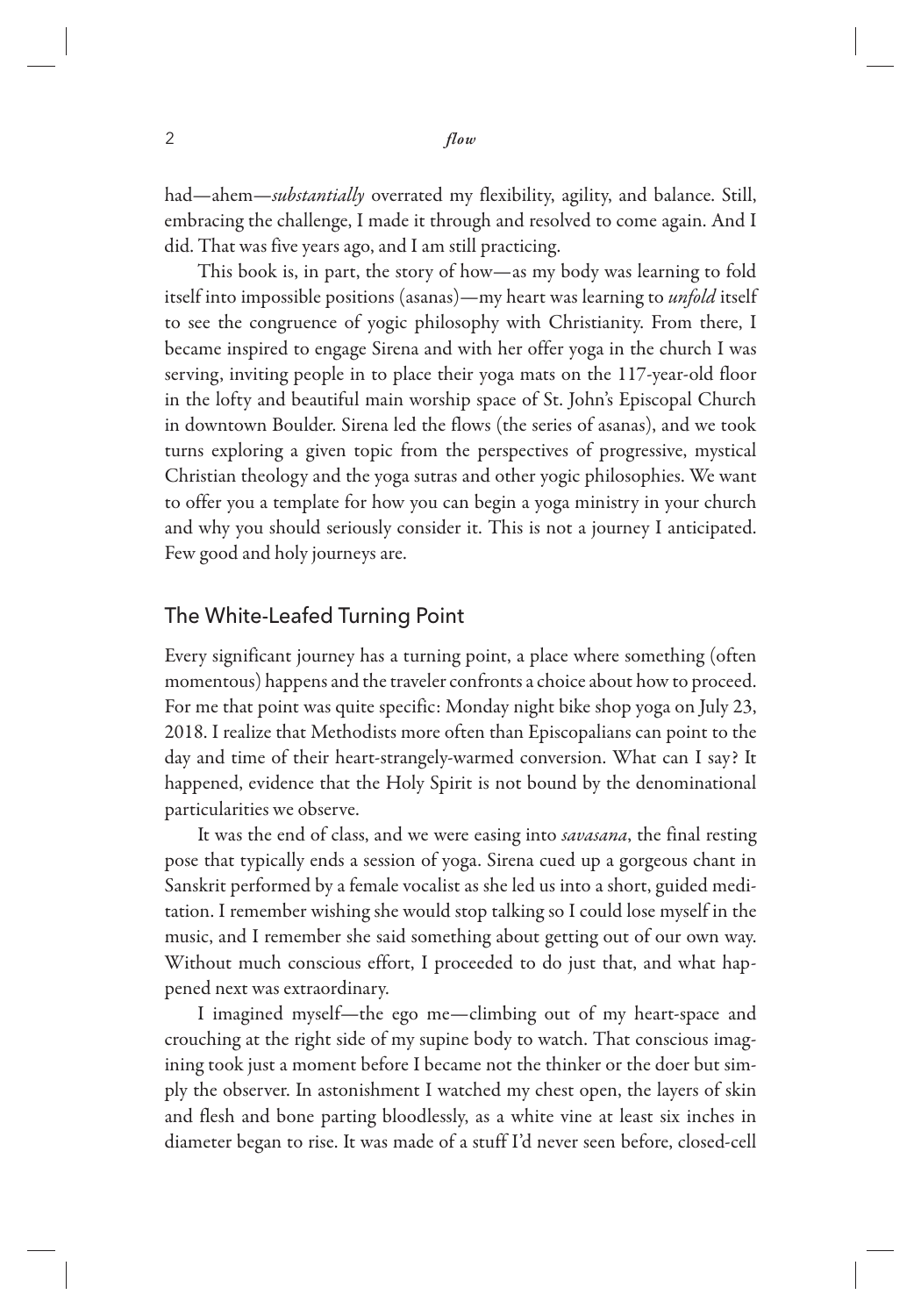spongey like the stem of a forest mushroom but shimmering silver and wet. Fascinated—and, frankly, slightly freaked out—I watched it rise toward the ceiling of the bike shop, lazily winding its way upward through space. I'm not sure how it penetrated the roof or the trees or the power lines, because in the next image the vine and I were spiraling up through what meteorologists would call the *troposphere*—the highest level of altitude to which passenger jets climb and fly. We ascended through layers of clouds stained apricot and purple by the setting sun. It was beautiful and peaceful.

I looked up to see a canopy of white, heart-shaped leaves extend from the vine in all directions. It was the kind of sudden beauty that makes you gasp. I remember a moment of worry that this marked the end of the vision, but it did not. The vine continued its upward climb, and it was then I began to understand where I was going and into whose presence I was entering. Suddenly, I was washed and held in a golden-colored familial love so deep and profound it was pure ecstasy. All the human and canine loves I've ever experienced, added up and multiplied a hundredfold, could not begin to approach its power. The God I encountered was not Hindu or Christian or the property of any religion. I began to weep at the joy and the relief of it. A second canopy of leaves shot out from the vine, and then Sirena's voice called us back to the awareness of our bodies on our mats. Moments later, as I made my way to a sitting position for our final prayer *mudra* and gentle bow, my face and throat were wet and my eyes continued to cascade tears.

I love my church and cannot imagine being anything but an Episcopalian; however, little in my Episcopal worship or spiritual experience has ever, ever come close to touching the unmitigated communion with the divine I experienced that day. What did it all mean? I'm still not sure, but I do know stuff like that doesn't typically happen to me on a Monday night.

## A Journey of Discovery

In the months that followed I began to dig deeper into the yoga sutras and ancient Indian religious texts like the Upanishads and the Bhagavad Gita. Every time an ancient saying called to mind the words or the teachings of Jesus or Paul, I scribbled a note to myself in the margins. The pages of my books became littered with notes on the parallels between Christian theology and yogic philosophy. As Sirena and I offered class after class on topics like surrender, anxiety, and community, I realized I was only scratching the surface of all that the two traditions hold in common.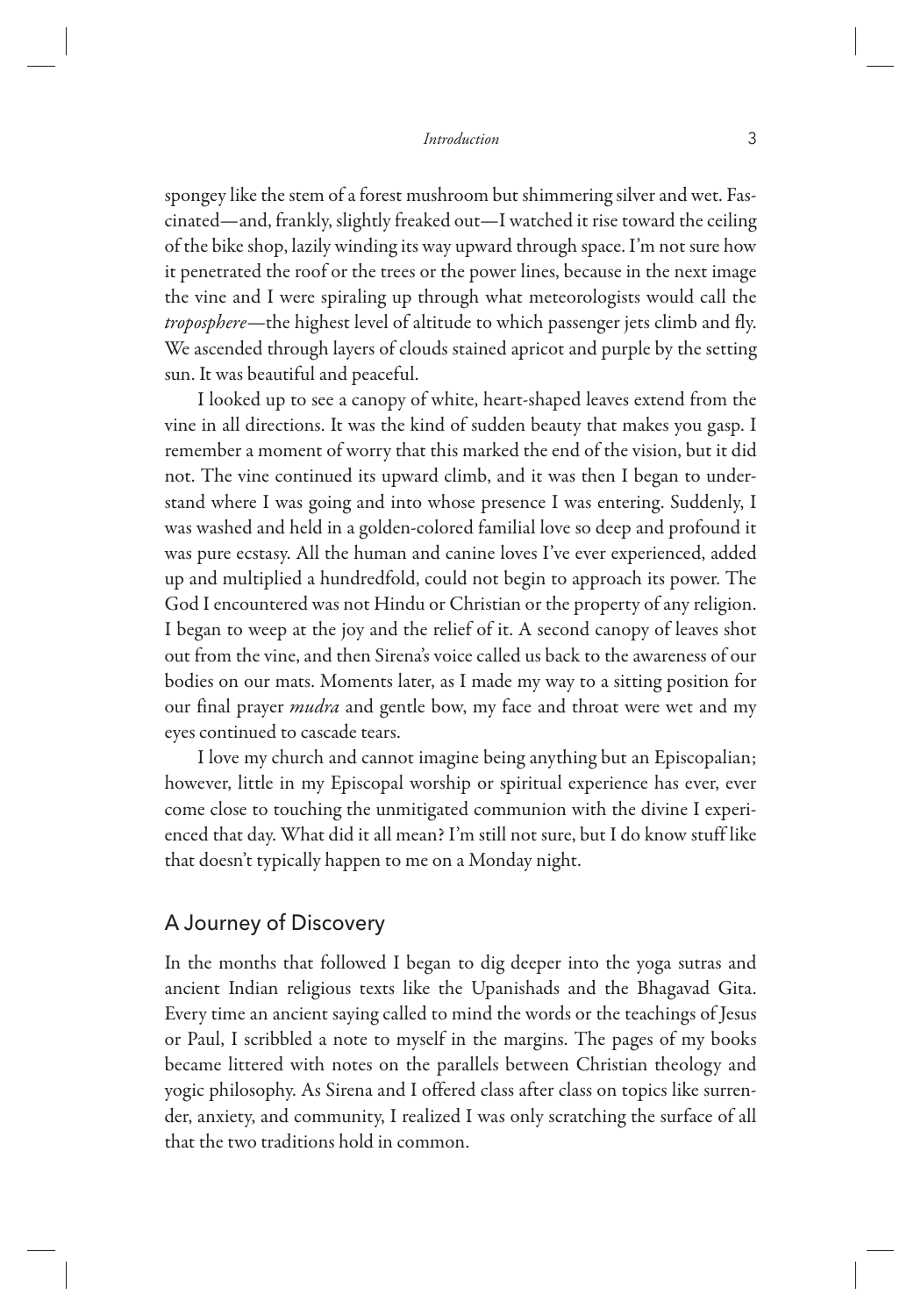I am far from the first Christian to experience the divine on a yoga mat or to ponder the intersection of yoga and Christianity. Both yoga and Christianity seek to experience communion with the divine and a deepening relationship or identity with the divine. Numerous forms of "Christian yoga," as well as Christian yoga teacher training schools, have arisen. For me these run the risk of melding two important traditions that do not ask to become one—two rivers that each flow with great integrity on their own, even though they eventually empty into the same sea. This book doesn't seek to Christianize yoga or yoga-ize Christianity. Rather, it endeavors to notice and appreciate the points of connection between the Yoga Sutras of Patanjali and other ancient Indian religious texts with progressive, mystical Christian theology.

I define progressive, mystical Christian theology<sup>1</sup> as that which sees the divine in all things, even (taking a page from quantum physics) in all matter, both animate and inanimate; that does not discount nor minimize the pervasiveness or seriousness of sin and evil but that nonetheless regards human beings as inherently good as opposed to inherently sinful; that humbly acknowledges that Christianity does not have an exclusive claim on the divine nor the only way to experience communion with the divine; that honors tradition while embracing change—even when discomforting; that finds love to be at the heart of God and love to be the divine nature of God; that values contemplative practice as a way of experiencing union with the divine; and that upholds the individual believer's capacity for divine encounter, unmediated by an ordained cleric or the institution she serves.

I propose that the common teachings of yoga and Christianity can build a framework within which the church can reach out to those who do not know us and who perhaps have never heard of the progressive, mystical stream within Christianity. If yoga in the church is to be a form of evangelism (a gentle doorway into the church or the gentle planting of a seed), then church leaders need to acknowledge they have much repair work to do before they can expect yoga practitioners to become church members. The religious experience of many people is riddled with wounds; their paths are potholed with harmful experiences of institutional religion. Yoga in the church is a way to say quietly, "The judgmental, hypocritical, exclusivist church of your

<sup>1.</sup> My principal guides in this theology include Richard Rohr and his work on the Cosmic or Universal Christ, John Philip Newell and his work on Celtic Christian spirituality, and Pierre Teilhard de Chardin and his work on both love and the collective journey of humanity (and creation) toward the Omega Point. Christian scriptures that appear to particularly lend themselves to this conversation include the Gospel of John and the Epistles of Paul, although passages from Hebrew scripture have bearing as well.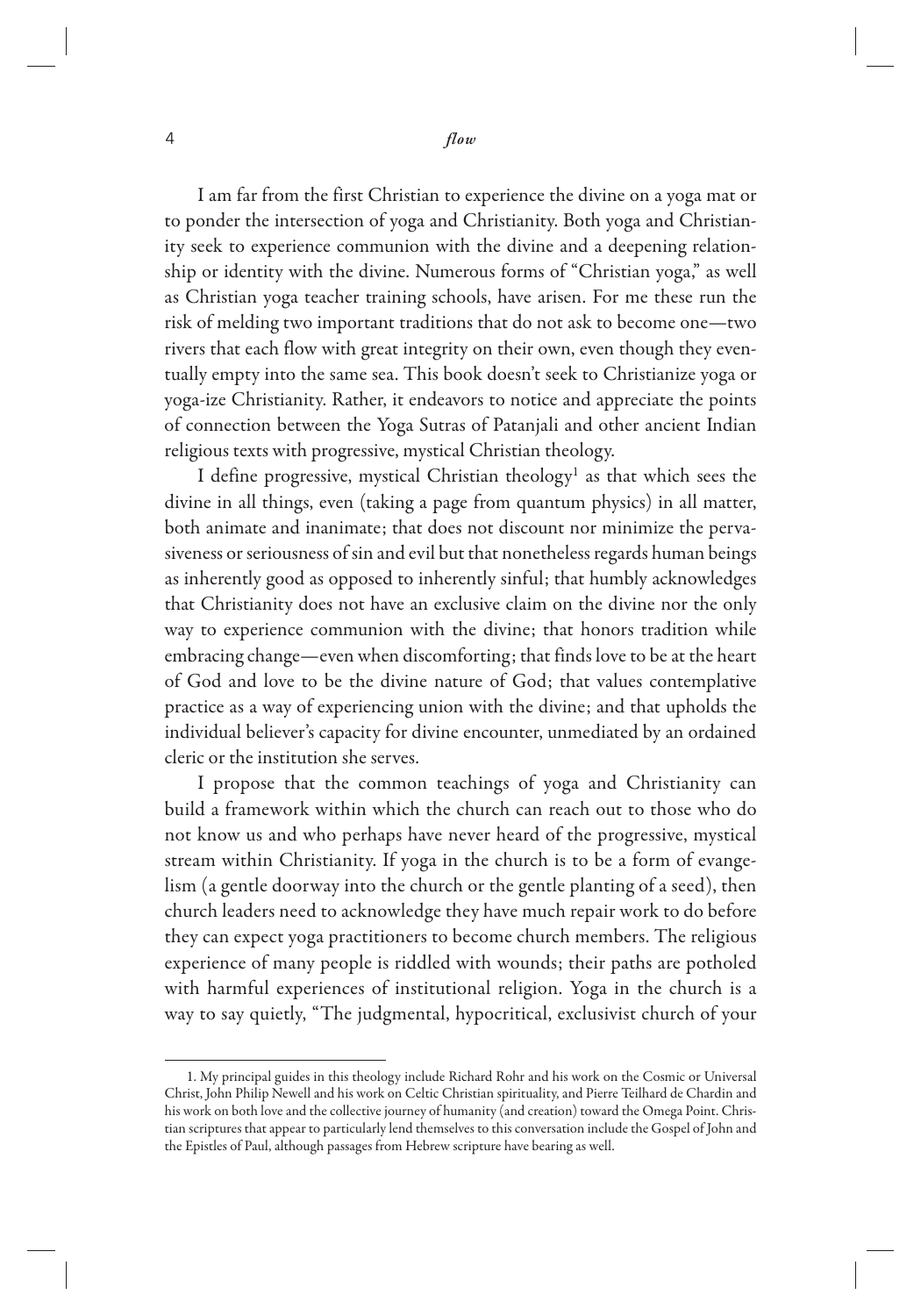upbringing is not who we aspire to be, and in fact to the extent we have been that church, we repent."

There are many places where Hinduism (the tradition to which yoga was first bound) and Christianity do *not* align, and this book does not try to make them do so. Instead, it seeks to identify and explore those places where yogic philosophy and Christian theology are saying the same things about God and the human experience.

I am motivated in part by a talk I once heard Richard Rohr give to the Episcopal clergy of Colorado at our annual retreat. Rohr declared that clergy do a great job of telling people what to believe and a terrible job of teaching people how to live. I've not forgotten his harsh—but true—observation. For me the yoga sutras offer a springboard into the teachings of Jesus—teachings that give his followers a way to live. The church (if it is to survive) can no longer be an institution where one is either in or out according to the measure of one's right belief but instead must be reimagined as a school for learning how to love: how to love self, creation, others, and God.2

In 2019, the Louisville Institute awarded me a Pastoral Study Project grant to explore and write about the intersections of yogic philosophy with Christian scripture and theology. As part of that grant, I completed my 200-hour yoga teacher training at the Kripalu Center for Yoga and Health in Massachusetts. Through all this, Sirena has been my partner in discovery, albeit from a very different background and perspective, and she has cheered me forward. I feel honored to have shared these miles with her.

## Recovering Catholic Yoga Teacher Meets Priest: An Introduction by Sirena Dudgeon

Having been raised Roman Catholic in a small northern Indiana town, I found a deep love and respect for spiritual ritual as a way to connect with God. Starting from a young age, I found solace and comfort praying the rosary, singing in the church choir, and helping my grandfather as an usher during Mass. I participated in church school every Wednesday evening and helped my mom teach the preschooler's Sunday school class. As my interest in spirituality grew, I sought to deepen my knowledge of religious and spiritual philosophy by reading books and participating in meetings for other religious and spiritual

<sup>2.</sup> For more on church as a school for learning how to love: Brian McLaren, *The Great Spiritual Migration* (New York: Convergent Books, 2016), 50–66.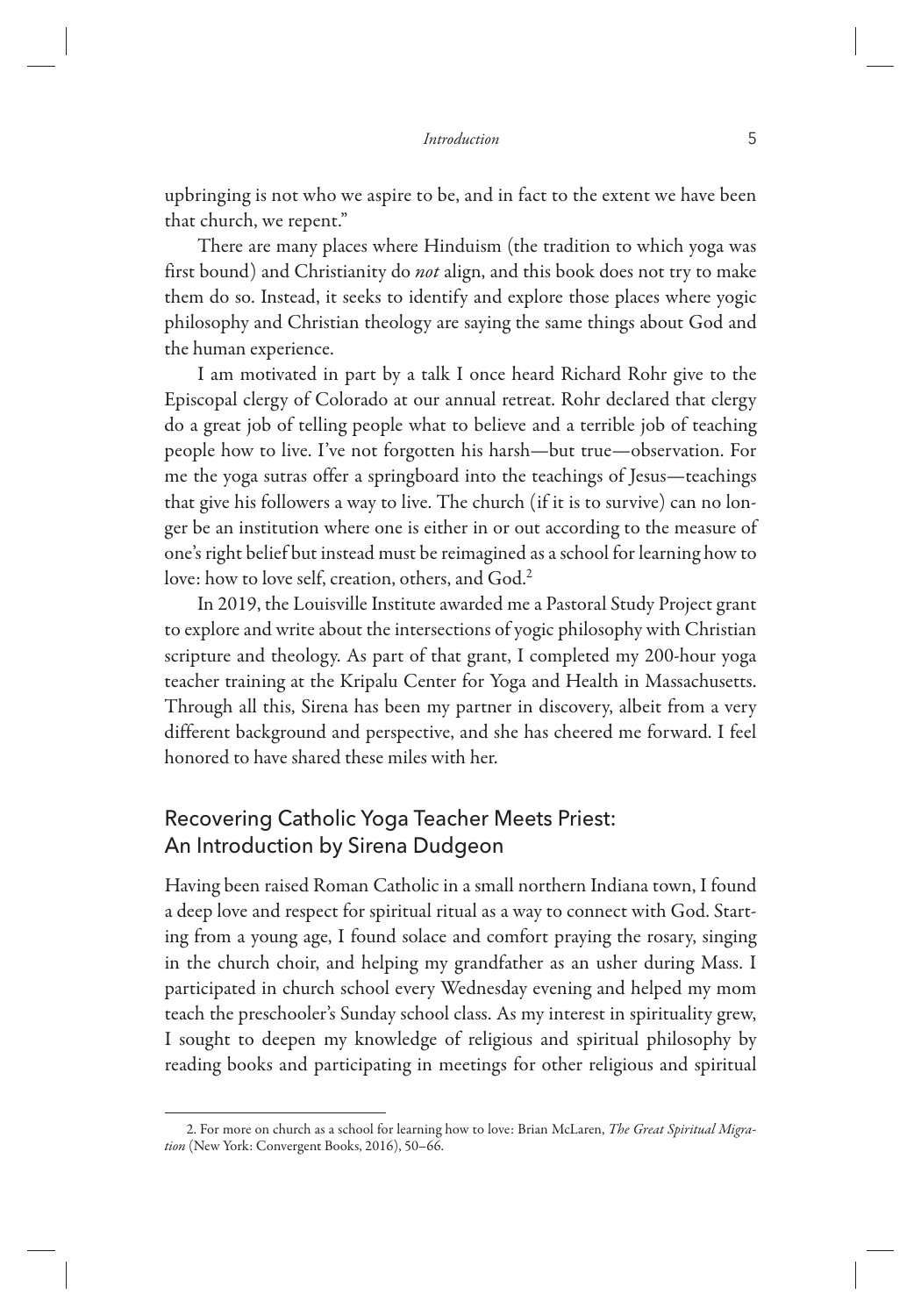#### 6 *flow*

communities. In college at the University of Northern Colorado, I attended my first yoga class to help balance the stresses of studying and working. This experience provided me a different kind of connection to God—through my body. I had played many sports in my younger years but had never experienced anything like yoga. I was deeply drawn to understanding how and why yoga asana and pranayama could elevate, uplift, and connect my mind, body, and spirit.

As a long-time student of asana and meditation practice, I yearned for more in my yoga journey. I completed my 200-hour Yoga Alliance Certified Teacher Training at Full Circle Yoga in Longmont, Colorado, in 2016. This immediately opened my path to everything the eight limbs of yoga had to offer: mantra, sutras, anatomy, spirituality, ritual, and yogic scripture. Soon after graduation, I started my first teaching job on Monday nights at a community bike shop. This class was held on a bicycle grease–spattered floor, surrounded by high-end bicycles, tires, and helmets, and was intended to present yoga as nothing more than an exercise regimen good for cyclists. I stayed true to the ancient roots of the yogic philosophy and wove the spiritual aspect of it into my flows. I soon established a following of regular students who came weekly to connect, laugh, breathe, and move their bodies. It was the spiritual community I knew I had been longing for but hadn't experienced since childhood. Making lasting friendships and deep connections, this bike shop "Zen Den" became my church.

I met Rev. Susan in this Monday night class. She has curly hair just like mine, laughter that lifts all spirits, a positive attitude, and is a gentle nurturer. She brought her friends to class to try yoga. I love meeting new people and especially those new to yoga; I want to make it accessible, approachable, and relatable. I knew there was something very special about Susan when I met her. Her love for God was especially apparent, and even though I was quite hesitant to share my own feelings about God in class, I gently introduced the topic and was able to open up. It was then that I found out Susan was a priest. As a former Catholic, I'd been taught to regard priests as channels to God. I'd also been taught to fear them, and we were rarely allowed to talk to them. But here was Susan—a priest and a woman! I was excited to learn the Episcopal Church permits women to be priests, and I felt a hope and healing coming into my heart.

Often, at the end of class, Susan would connect my theme to a Christian text or teaching. Susan's voice shattered the glass ceiling of my childhood experiences and allowed me room to explore and feel safe and supported in my curiosity. In the library one winter day, I found *Sophia Rising* by Monette Chilson. This book explains how yoga practitioners from any faith can use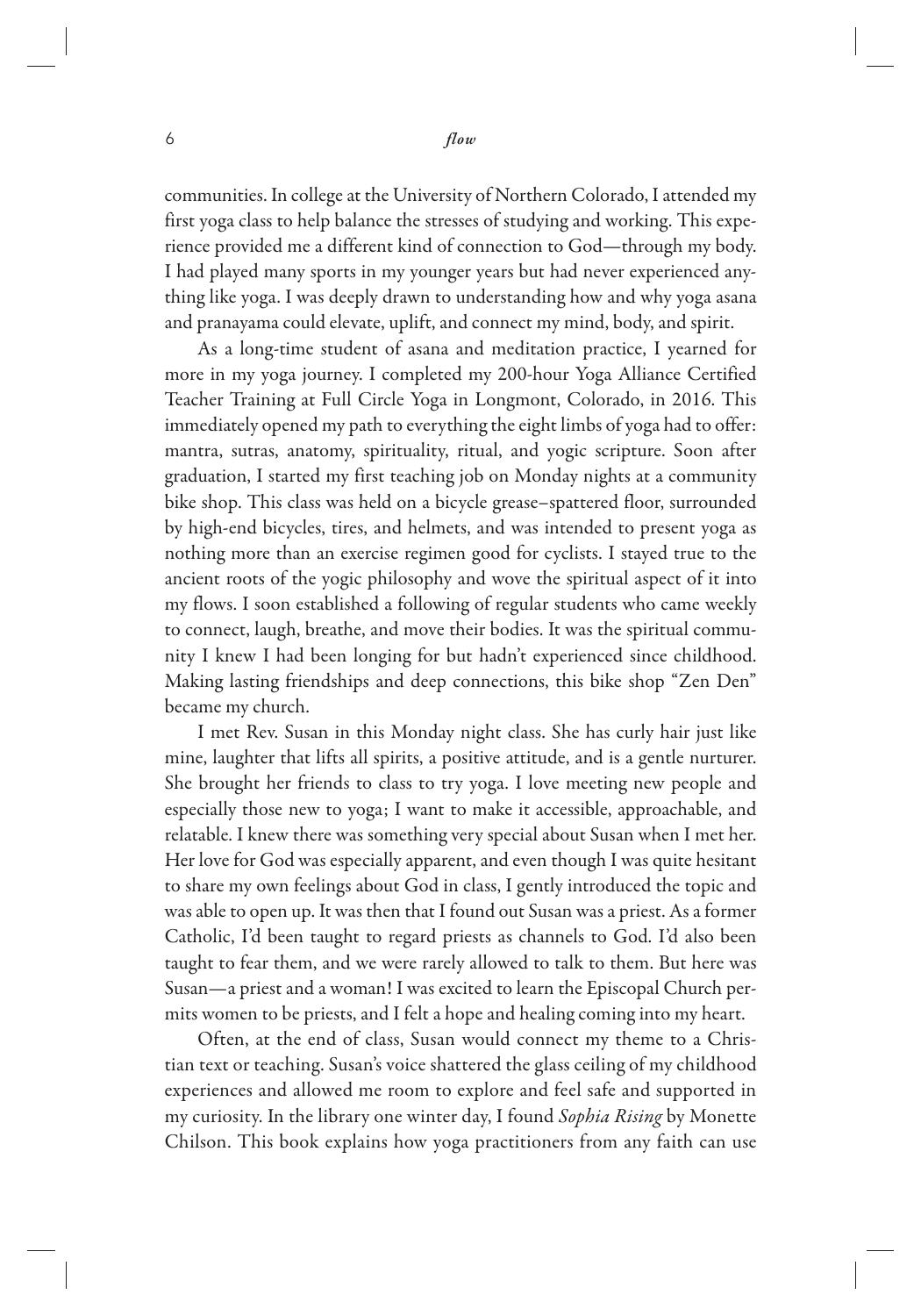yoga and its inner wisdom (in Greek, *Sophia*) to create a sacred space inside themselves. It also argues that yogic philosophy and Christian theology are not incompatible. I shared the book with Susan, and we came up with a plan for Yoga in the Church, a series of workshops in which we would offer our own explorations of the meeting places between yogic philosophy and Christian theology. We hoped to share these workshops with Susan's church community as well as people from the wider community. When they see our deep respect for both yoga and Christianity, many of our students have experienced profound healing.

As the Bhagavad Gita states, "Yoga is a journey of the Self, Through the Self, To the Self." I am deeply moved to see Susan grow and blossom in her yoga journey, having completed her 200-hour yoga teacher training. I am honored to be on this path together, sharing our love of God, spiritual teachings, and offering this beautiful moving practice in community. Forever a guiding light in my heart, Susan is a beacon of hope. It is our hope that this book will offer encouragement to all yoga practitioners as we discover together that there is one truth with many paths, guided by love and compassion.

## A Pandemic Poses a Challenge

The irony of writing a book on yoga as a creative way to invite people into church worship spaces at the *very moment* in history when the Covid-19 pandemic has sent most of us fleeing from such gathering spaces is not lost on me. The word *pivot* seems to be popping up everywhere to describe how people and institutions are adapting to an unwanted new reality. With Yoga in the Church, we pivoted at the start of the pandemic to move our workshops online. Sirena and I teach on Zoom from our respective homes and not from the church, because it makes no sense to us to invite people to a space we can access but they cannot. We acknowledge, however, that other churches offering onlineonly workshops may wish to livestream from their worship spaces to make the theological statement that doing yoga in a worship space is a perfectly acceptable way of seeking union with God.

Regardless of the location you choose, you can still offer compelling teaching that examines the points of connection between yogic philosophy and Christian theology. You can still wrap your workshops in beautiful sacred music and can create a reverent space in your home. And you can still extend an invitation to participants to visit the online worship services, classes, fellowship groups, and social justice initiatives your church offers. We say more about this in chapter 4.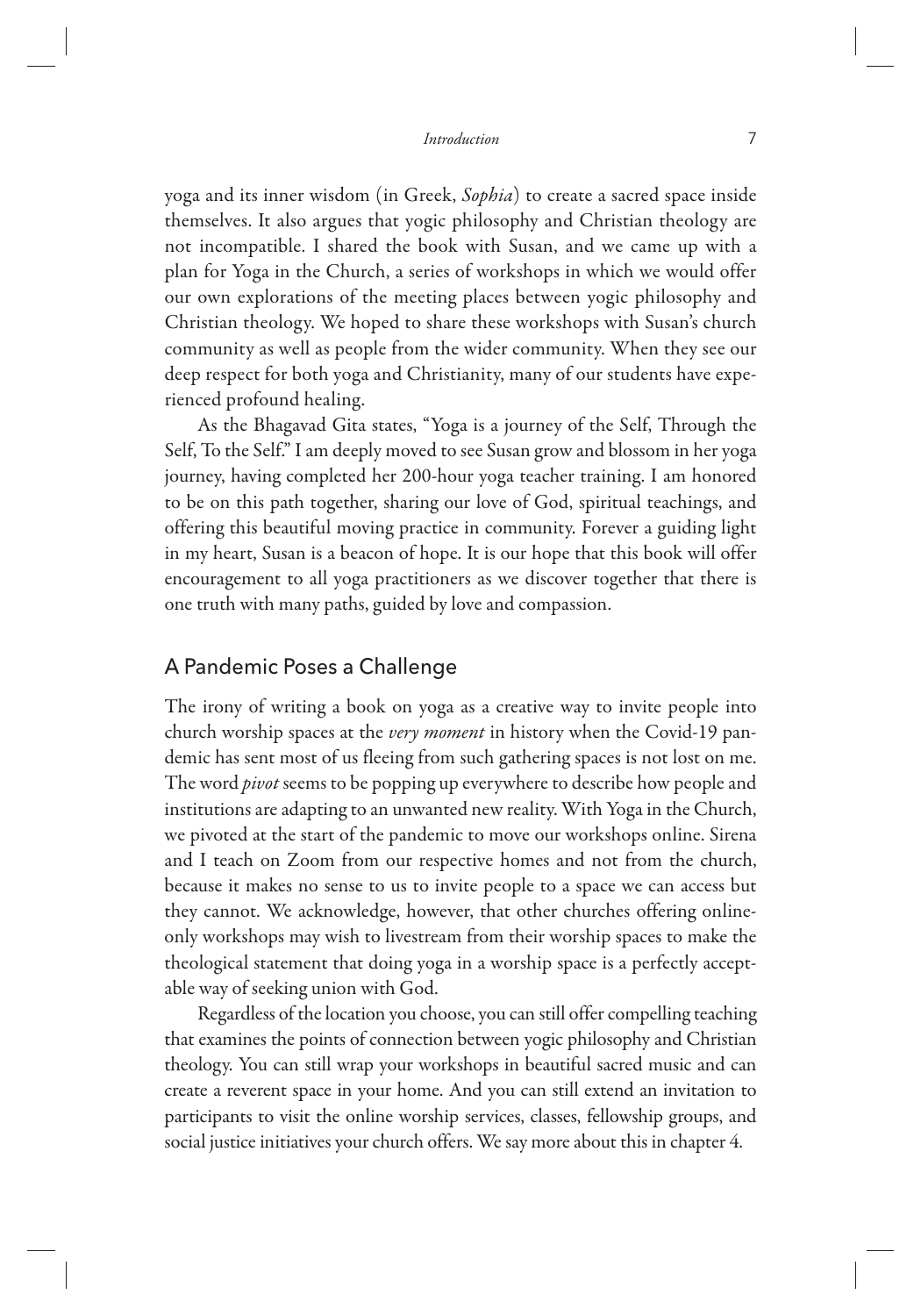Writing this book now also serves as a witness to the resilience of the Christian spirit. We believe this pandemic does not represent the end of church life as we have known it but rather a beginning. Sustained by a belief in the unending cycle of resurrection that marks the nature of individuals, institutions, and creation itself, we look ahead to rebirth and transformation even as we walk through a season of decline. To mix in some scripture, even though we walk through a valley shadowed by death, we acknowledge that everything old has passed away, and we see that everything is becoming new.<sup>3</sup> It is this faith in the resurrection cycle that sustains us and gives us the confidence to offer you our work.

### How to Use This Book

Chapters 1 and 2 make a case for the introduction of yoga into a church's ministry life. Chapter 3 digs in to yogic and Christian texts and presents parallel teachings to whet your appetite. Chapter 4 offers instructions on how to prepare a congregation for this new ministry and practical tips on how to build it. Chapter 5 provides customizable guidelines for a year's worth of monthly Yoga in the Church workshops. Chapter 6 shares some stories from the field interviews with others from Episcopal churches around the country who have already built yoga into their church ministries. We end by reflecting on what else, beyond yoga, God might be doing in the world outside the church doors and by asking how we might join in that work with God.

<sup>3.</sup> Ps. 23:4; 2 Cor. 5:17.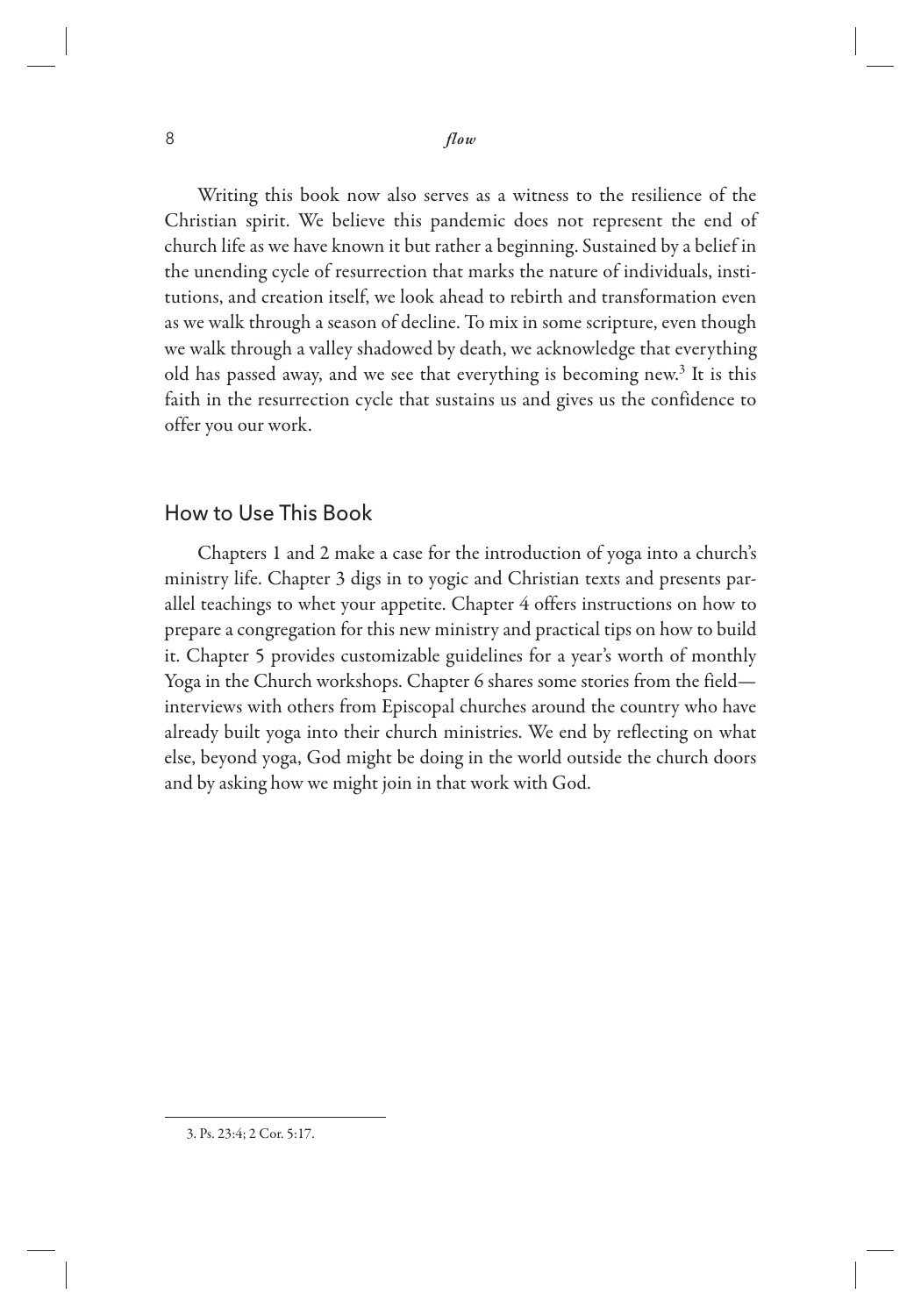1

## CROSSING TRAJECTORIES

The word *yoga*, as most of you doubtless know, is the same as our word *yoke*. Y-O-K-E. And the Latin word *iungere*, to join. Join, junction, yoke, union, all these words are basically from the same root. And so likewise when Jesus said my yoke is easy, he was saying really my yoga is easy. And the word therefore basically denotes the state that would be the opposite of what our psychologists call alienation: the view of separateness, the feeling of separateness, the feeling of being cut off from being.

—Alan Watts, former Episcopal priest, "Intellectual Yoga"<sup>1</sup>

## The End of One Journey Is the Beginning of the Next

The Episcopal Church has been bleeding members in the last fifty years. In that same period, the rise of yoga practitioners in the United States has been remarkable.

In 1958, when I was born into a loyal Episcopalian household, my denomination boasted nearly 3.5 million members. By the time I was ten, I sang enthusiastically in the children's choir every Sunday, but the Church had lost around 100,000 people. And no—those two facts are not related! By the time I was twenty, we had lost seven times that many members. By the time I was thirty, our losses exceeded one million people; by age forty, 1.8 million. In 2008, when I turned fifty, we had happily gained back 300,000 folks, only to lose them plus an additional 80,000—by 2018.2 Over the course of my lifetime, the Episcopal Church has shrunk by almost half. My spiritual identity and home are in the Episcopal Church. I truly can't imagine being anything but an Episcopalian and therefore find our dwindling numbers distressing.

<sup>1.</sup> Alan Watts, "Intellectual Yoga," Alan Watts Organization, April 16, 2019, *https://www.alanwatts. org/1–2-12-intellectual-yoga/*.

<sup>2.</sup> These figures can be found by reading the *Journals of General Convention* for the years specified: "Journals of General Convention," The Archives of the Episcopal Church, accessed October 14, 2021, *https:// www.episcopalarchives.org/governance-documents/journals-of-gc*.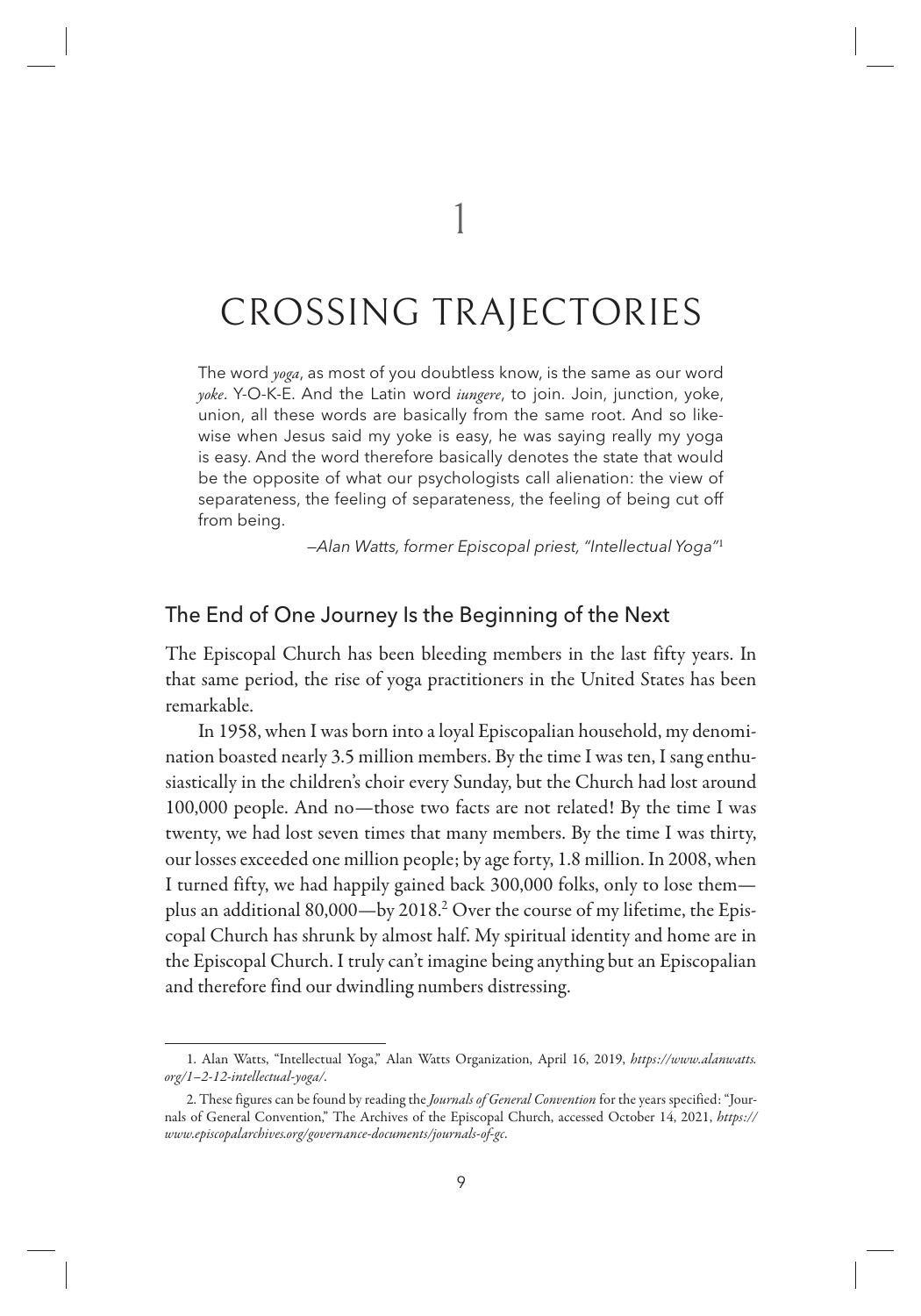In the glory days of mainline Protestantism, it seemed everyone went to church on Sundays, and families gathered afterward for midday dinner. In New England, where I was raised, the rhythm of it was as dependable as the rise and fall of the tide. The world is different now. Religion in America has all but died to its old way of being—and yet it's needed now as much as it ever has been.

We can cling to a nostalgic view of the past and strive to re-create it, or we can acknowledge in faith that God is urging us to explore new ways of being the body of Christ. I believe that God is dynamic and not static, and, as one earthly manifestation of God, faith communities are called to be likewise—to be aware, responsive, agile, and connected to the life that is unfolding in the towns and cities in which they reside. I believe that the very same Holy Spirit who breathed life into the void at the dawn of creation, who whispered in the ears of prophets, and who was exhaled from the lips of Jesus onto his disciples, is alive and well in the world today and continually dances before the faces of the faithful and faithless alike, to draw our attention to where God would have it land.

If one believes in the presence and power of this Spirit, then it isn't a big leap to assert that parishes in decline are not necessarily dying but rather are in the process of being transformed. Because the Spirit is in the business of bestowing aliveness, transformation may include some dying, but it always also includes some resurrection. Nationwide, Episcopal congregations are aging and declining, and yet that downward trajectory is at this moment crossing with another upward-arcing trajectory: the emergence of a new manifestation of Christianity.3 If we want to be involved with this new life the Spirit is bringing forth, we must make a conscious choice to be humble and curious instead of woeful and complacent.

What exactly is this "new manifestation of Christianity?" One possible answer is that it's a faith that may still be denominationally loyal but tends to be less denominationally bound, less convinced that its doctrines are the only and best right answer for all situations, and more open to considering the gifts that other faith traditions can offer. This new manifestation of Christianity acknowledges that there is no "perfect" religion and that Christians can sometimes learn a great deal about how to live as Christians by studying people of *other faiths*. It's good for us to be challenged to look beneath the surface of our Christian traditions, creeds, sacraments, and liturgies to find the values that connect us with practitioners of religions unlike our own. Karen Armstrong

<sup>3.</sup> Insights shared with the author from The Rt. Rev. Rob O'Neill, Tenth Bishop of the Episcopal Diocese of Colorado, personal conversation, December 2017.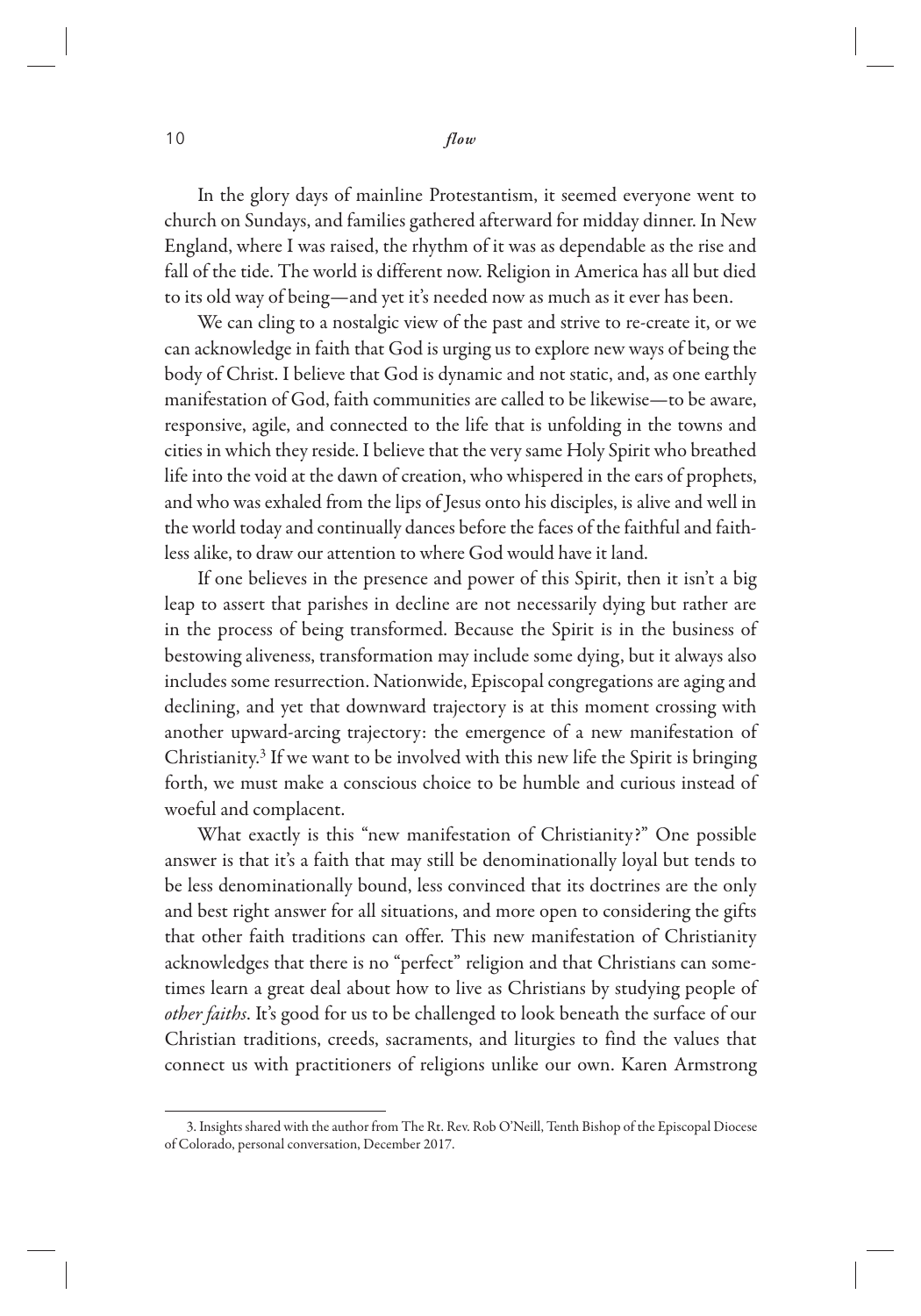did this kind of deep dive in her groundbreaking and award-winning Charter for Compassion*.* 4

In the charter and the book that gave rise to it, *Twelve Steps to a Compassionate Life*, 5 Armstrong points out that common moral emphases, as well as a yearning for union with the divine—with divine wisdom—are found in Judaism, Christianity, Islam, Hinduism, and Buddhism. I met and spent the day with Karen Armstrong in 2005, several years before her work on the charter. She was in Ketchum, Idaho, to share a stage with the Dalai Lama, and it was the first exposure to interfaith dialogue I'd had.

I had been assigned to take Ms. Armstrong to lunch and drive her afterward wherever she wished to go. I had been warned that she would probably not want to visit and chat, preferring to retire to her room to rest and prepare. I was surprised and delighted when she proved this advice wrong, lingering over lunch for hours. After the better part of a day, we said our farewells. Our conversation had been exhilarating, but toward the end I had run through every original thought in my brain. I had scraped the bottom of my barrel and had nothing intelligent left to say. As for Armstrong, I suspect she was just getting warmed up. The encounter taught me how sheltered I'd been and how much I had to learn about my brothers and sisters in different faith traditions. My Episcopal upbringing had been snug—even smug: Why reach out to other religions even other denominations—when you were taught that your own had it all?

Even though I came late to the interfaith party, I was first introduced to yoga around 1970, through my much older half-brother. Richard was about thirty and I just twelve when he came to Maine to visit our shared father. In that Woodstock era Richard was encountering lots of new age folks for whom doing yoga was very hip. Richard didn't study with a guru but picked up enough hatha yoga and kundalini yoga from the people he met to form his own practice, and he even led a class for a time. I have a snapshot memory of our encounter, the image clear as a cloudless sky: Richard teaching me the lotus pose and a shoulder stand. I remember doing both at once, to our father's delight. The only other bit I recall was Richard's insistence that our father adopt a macrobiotic diet and chew each mouthful of brown rice fifty times. For our father it was a short-lived prescription, but the seed of curiosity about yoga that Richard planted in me would lay dormant for many decades before it began to germinate.

<sup>4.</sup> Charter for Compassion, accessed October 14, 2021, *https://charterforcompassion.org/*.

<sup>5.</sup> Karen Armstrong, *Twelve Steps to a Compassionate Life* (New York: Penguin, 2011).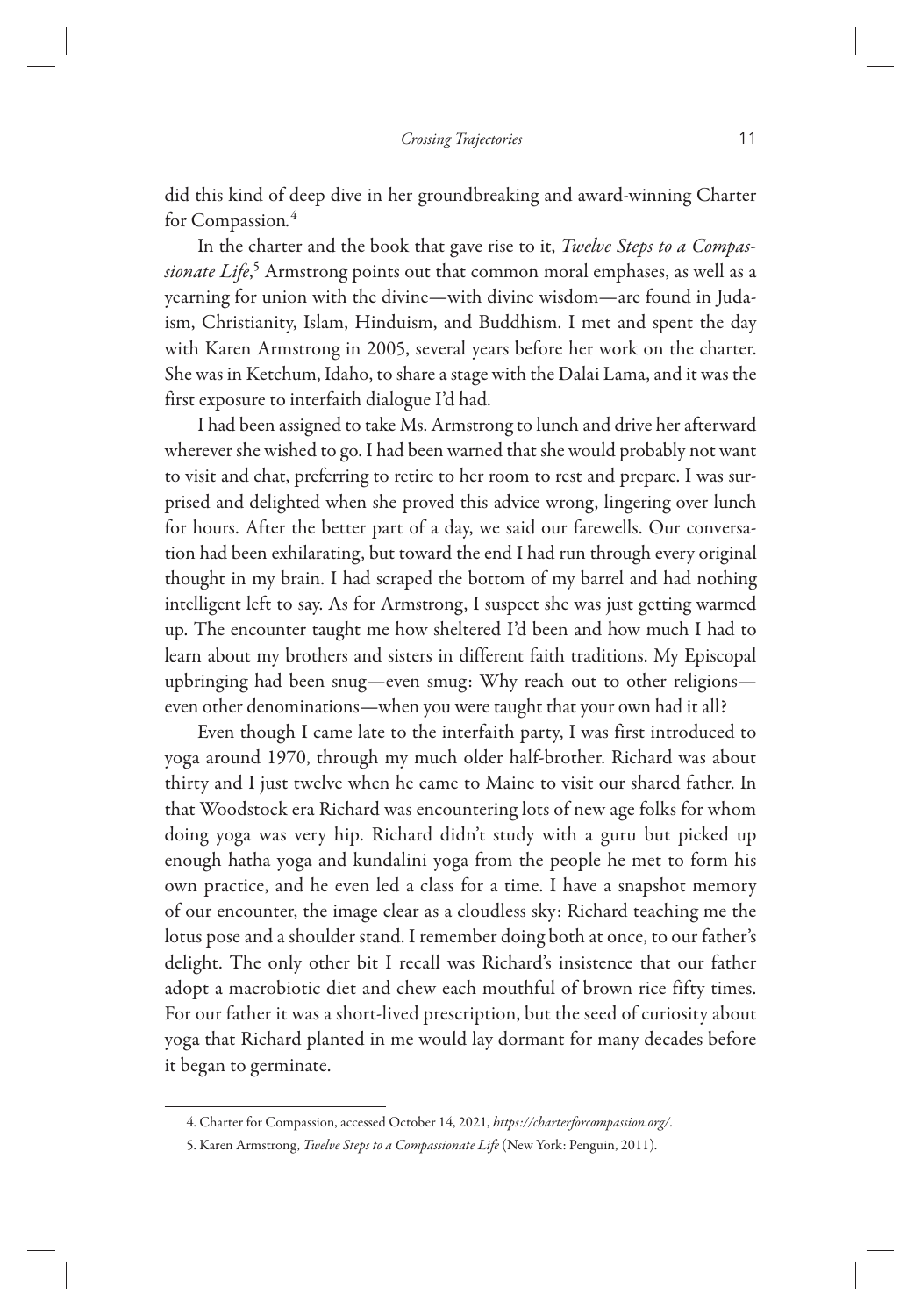## Emerson and Thoreau: America's First Yogis

The yoga my hip half-brother Richard discovered for himself had lain slumbering in quiet corners of American life for over a century. In the 1840s at Walden Pond, Henry David Thoreau read the classic Hindu religious text the Bhagavad Gita and practiced some of the elements of yoga.<sup>6</sup> He was inspired by his good friend and contemporary, Ralph Waldo Emerson.

Trained as a Unitarian minister, Emerson served only briefly before becoming disenchanted with religious institutions. He felt Christian preaching had so downplayed the doctrine of God-within-us that it effectively buried the capacity of humans to manifest divine presence and creativity. In such preaching God was far away, and revelation was "something delivered once for all in the distant past [instead of] an immanent possibility."7 What Emerson found lacking was the God-at-hand; the God who could be experienced alike by philosopher, laborer, and prisoner; the God of inspiration who pointed us to that better version of ourselves—the version God sees so clearly but that we often struggle to make out.

Emerson became a leader of transcendentalism, a philosophical movement that found unity in all creation, advocated for the intrinsic goodness of the human person, and gave weight to the validity of insight for discerning truth. Foundational to Emerson's teachings "was a vision of how every human being is, at depth, connected with the transcendental reality that infuses our universe with Law, Beauty, and Joy." He taught that God was radically immanent, universally available to the "properly attuned mind," and that "the only thing separating us from complete harmony with God's spiritual presence is a selfimposed, psychological barrier."8

Especially important was Emerson's assertion that Christian scriptures were not the sole repositories of truth and that some Eastern philosophies, such as Hinduism, set forth ideas that were superior to and filled in the gaps left by Western theology: "He championed Eastern religious ideas as a means of supplementing or complementing what our Western traditions offer, not as their antithesis."9 Emerson brought ideas and language from Hindu mysticism into

<sup>6.</sup> Barbara Stoler Miller, "Why Did Thoreau Take the Bhagavad Gita to Walden Pond?" Yoga International, *https://yogainternational.com/article/view/why-did-thoreau-take-the-bhagavad-gita-to-walden-pond*, accessed September 29, 2021. For more information on Emerson and Thoreau as early yogis, see Stefani Syman, *The Subtle Body: The Story of Yoga in America* (New York: Farrar, Strauss, and Giroux, 2010).

<sup>7.</sup> Robert C. Fuller, *Spiritual but Not Religious: Understanding Unchurched America* (New York: Oxford University Press, 2001), 28.

<sup>8.</sup> Fuller, *Spiritual but Not Religious*, 28.

<sup>9.</sup> Fuller, *Spiritual but Not Religious*, 78.